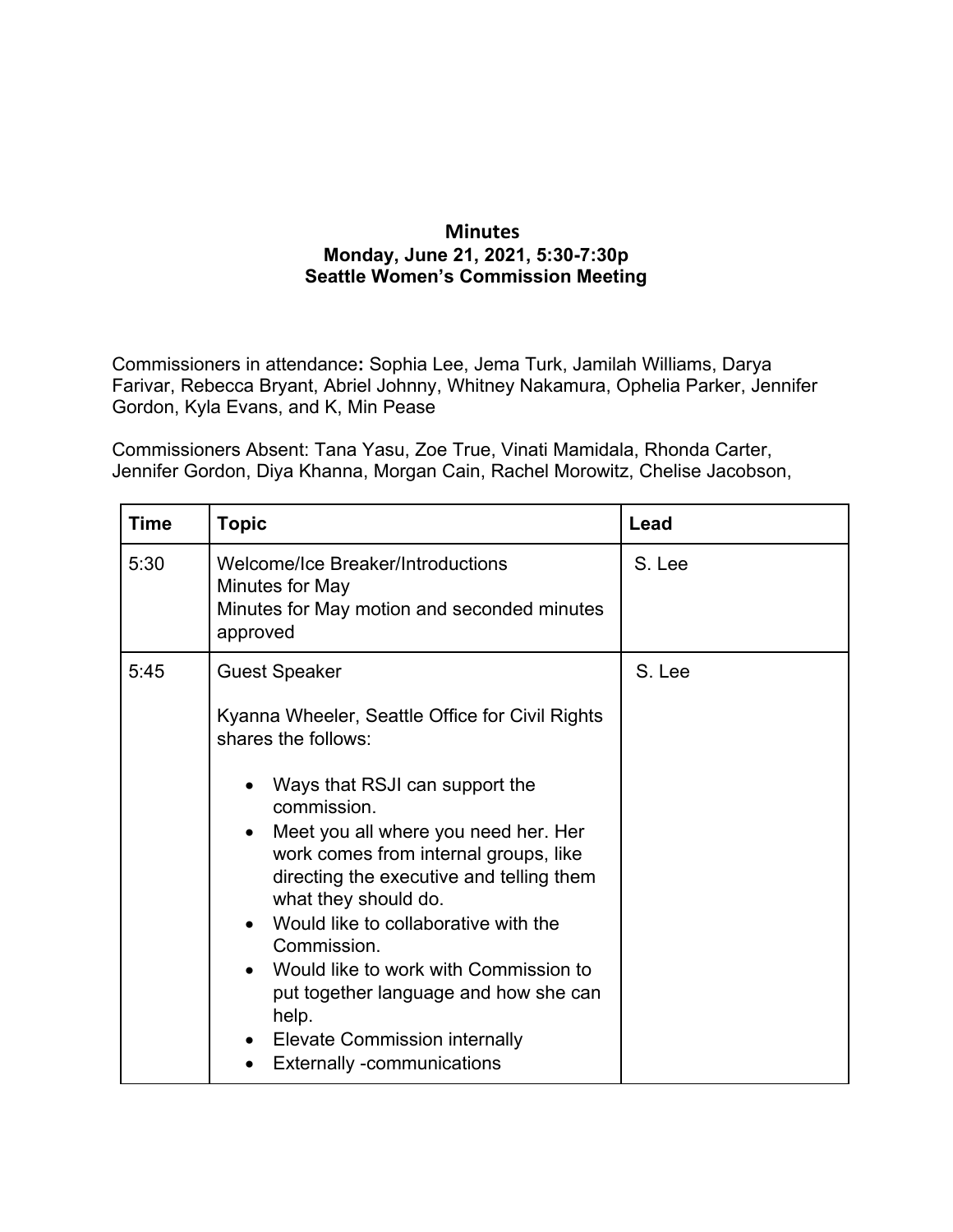|      | Explore ways to collaborate.                                                                                                                                                                                                                                                                                                                                                                                                                                                                                                                                                                                                                                                                                    |           |
|------|-----------------------------------------------------------------------------------------------------------------------------------------------------------------------------------------------------------------------------------------------------------------------------------------------------------------------------------------------------------------------------------------------------------------------------------------------------------------------------------------------------------------------------------------------------------------------------------------------------------------------------------------------------------------------------------------------------------------|-----------|
| 6:15 | Read-out and Lessons Learned from the<br>Renters Rights Forum update by Rebecca.<br>Rebecca gives an update on the Renters'<br>Rights Forum with the 5-Commissions. It was a<br>successful event and great collaboration with<br>the 5-Commissions who planned the event.<br>Seattle extended the eviction moratorium to the<br>end of September.                                                                                                                                                                                                                                                                                                                                                               | R. Bryant |
| 6:25 | Candidates Forum Update.<br>Sophia shares the updates and dates for the<br>upcoming candidate forums in July.<br>5-Commissions are planning 4 candidate<br>forums, City Attorney, July 15, 2021, City<br>Council, July 20 and July 22, 2021, City Council<br>and July 29, 2021, Mayor. Let Co-Chairs know<br>if you are interested in helping.                                                                                                                                                                                                                                                                                                                                                                  | S. Lee    |
| 6:35 | In-Person Gathering<br>Rebecca discusses the idea of having<br>everyone get together and meet in<br>person and commissioners like the idea<br>and she will work on putting that<br>together.<br>Asks when we will be able to start back<br>meeting in City Hall.<br>Marta shares that City Hall is open and<br>because of the problems with the Boards<br>and Commissions Room L-280 not<br>having the ability to conduct virtual<br>meetings, they wanted to know what<br>could be done to have virtual meetings in<br>another location.<br>Marta notes that she talked with<br>Meredith Stone, Events Coordinator with<br><b>Finance and Administrative Services</b><br>about using Bertha Knight Landes room | R. Bryant |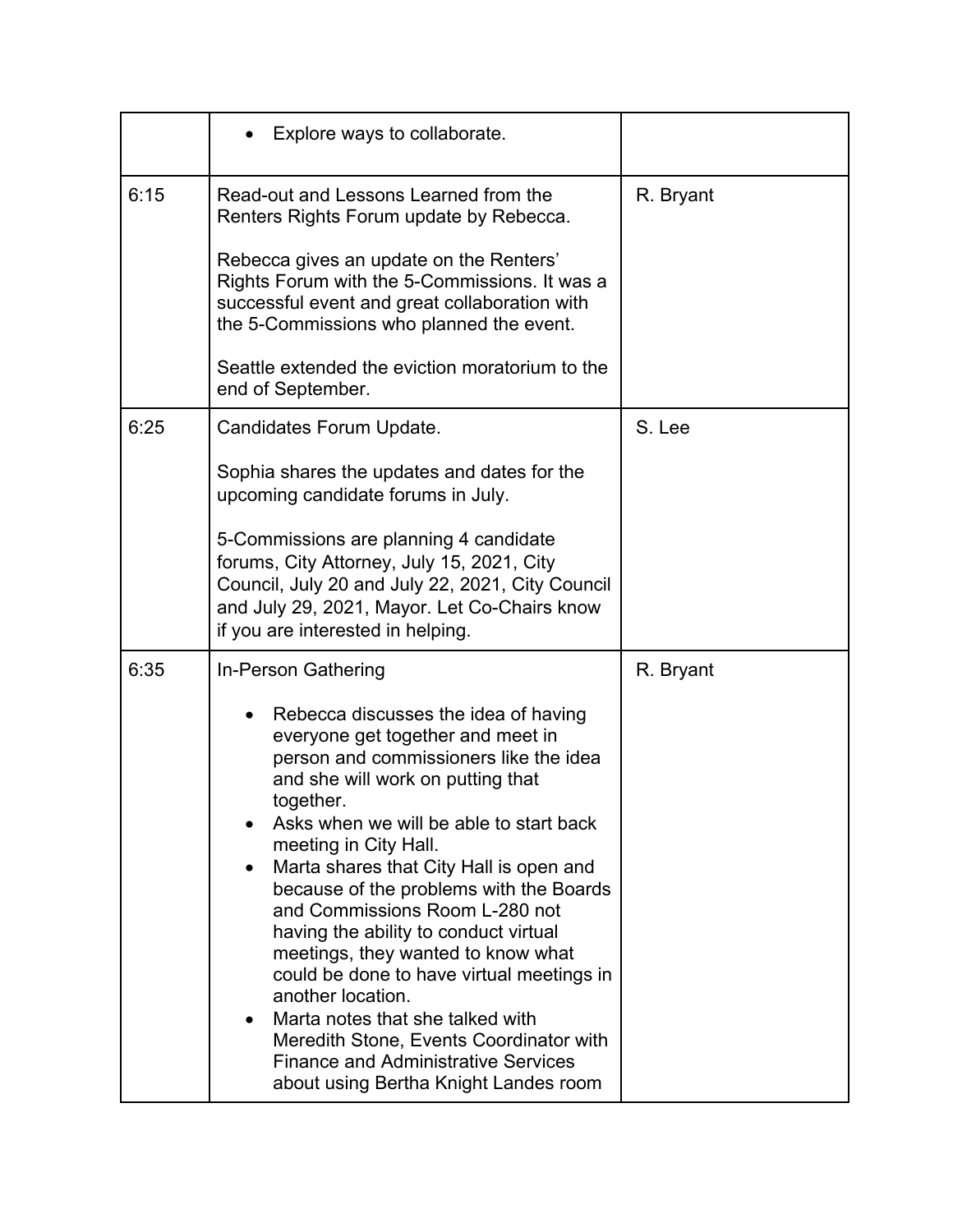|      | for their meetings. She affirmed that it<br>was ok. They also asked when they<br>would be able to have public meetings<br>again in city hall. The Commission will<br>be able to start using the Bertha Knight<br>Landes Room for meetings, but a<br>decision has not been made by the state<br>about when the public can return to<br>public buildings, which is under the<br>OPMA.                                                                                                                                                                                                                                             |         |
|------|---------------------------------------------------------------------------------------------------------------------------------------------------------------------------------------------------------------------------------------------------------------------------------------------------------------------------------------------------------------------------------------------------------------------------------------------------------------------------------------------------------------------------------------------------------------------------------------------------------------------------------|---------|
| 6:45 | Domestic Violence Prevention Council.                                                                                                                                                                                                                                                                                                                                                                                                                                                                                                                                                                                           | T. Yasu |
|      | Tana is the one who will be attending the<br>quarterly meetings.                                                                                                                                                                                                                                                                                                                                                                                                                                                                                                                                                                |         |
| 6:55 | Subcommittee Report Out, Sophia                                                                                                                                                                                                                                                                                                                                                                                                                                                                                                                                                                                                 | S. Lee  |
|      | Subcommittee reports:                                                                                                                                                                                                                                                                                                                                                                                                                                                                                                                                                                                                           |         |
|      | Rebecca wants to get 2-3 questions from<br>$\bullet$<br>commissioners to submit for the<br>candidate forums and what they want to<br>focus in on.                                                                                                                                                                                                                                                                                                                                                                                                                                                                               |         |
|      | Back to subcommittee Reports:                                                                                                                                                                                                                                                                                                                                                                                                                                                                                                                                                                                                   |         |
|      | <b>Communications: Jamilah and Whitney</b><br>share the following:<br>Sorry about the bio confusion. They want<br>commissioners to submit one so they<br>can get them uploaded.<br>The candidate's forum is being shared<br>on social media: fb and twitter.<br>Issues concerning pride: Take B(I)ack<br>Pride asked white people to pay and<br>help with reparations money to help pay<br>for the event and entertainment. This<br>has caused a lot of issues for the<br>organizers along with threats from white<br>supremist groups. Discussion by the<br>commission and some feel the<br>commission should support what has |         |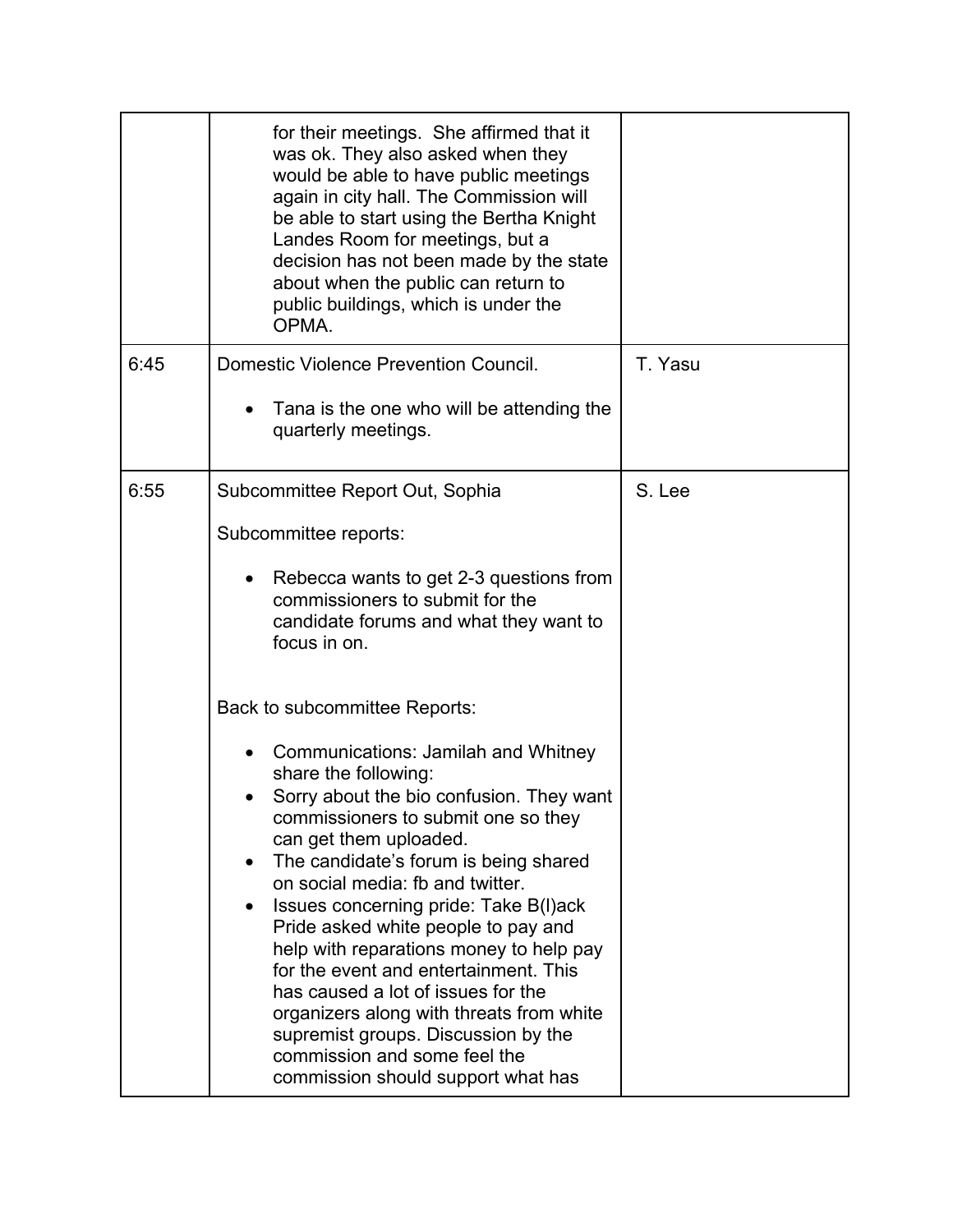|      | already been done and sign on to the<br>Seattle Human Rights Commissions'<br>letter and support Trans Solidarity.<br>Motion to sign on to the SHRC Letter<br>and vote to support Take B(I)ack Pride<br>and send it out on social media to<br>promote the event and make it a safe<br>gathering.<br>Rebecca makes a motion to sign on to<br>the Seattle Human Rights Commissions'<br>letter and support Take Black Pride, no<br>one abstained and unanimously passes.<br>Communications committee will make a<br>public statement on social media plus<br>one on the SHRC letter and, also<br>publicly support Take B(I)ack Pride on<br>social media.<br>Policy and Advocacy Subcommittee: no<br>report<br>Government, Communications. Policy<br>Research met to determine their rolls.<br>Contact community groups, and ongoing<br>projects. |            |
|------|----------------------------------------------------------------------------------------------------------------------------------------------------------------------------------------------------------------------------------------------------------------------------------------------------------------------------------------------------------------------------------------------------------------------------------------------------------------------------------------------------------------------------------------------------------------------------------------------------------------------------------------------------------------------------------------------------------------------------------------------------------------------------------------------------------------------------------------------|------------|
| 7:15 | Darya discusses the process of the<br>nominations and that they are held each<br>June and the vote is in July.<br>Commissioners will nominate at this<br>meeting and then vote on new<br>Commissioners at the July meeting.<br>Opened for nominations and Darya asks<br>if there were anyone who would like to<br>nominate someone. Elections will be in<br>July.<br>2-year terms maximum of 4 Co-Chairs.<br>Meet once a month 5- co-chairs<br>meetings (quarterly meetings) 5-10<br>hours a week. Transition back into the<br>building and what that looks like. What<br>is it like to be a Co-Chair and what it<br>would mean to sign up for this role?<br>Sophia wants to make sure that the<br>commission push forward things and                                                                                                        | D. Farivar |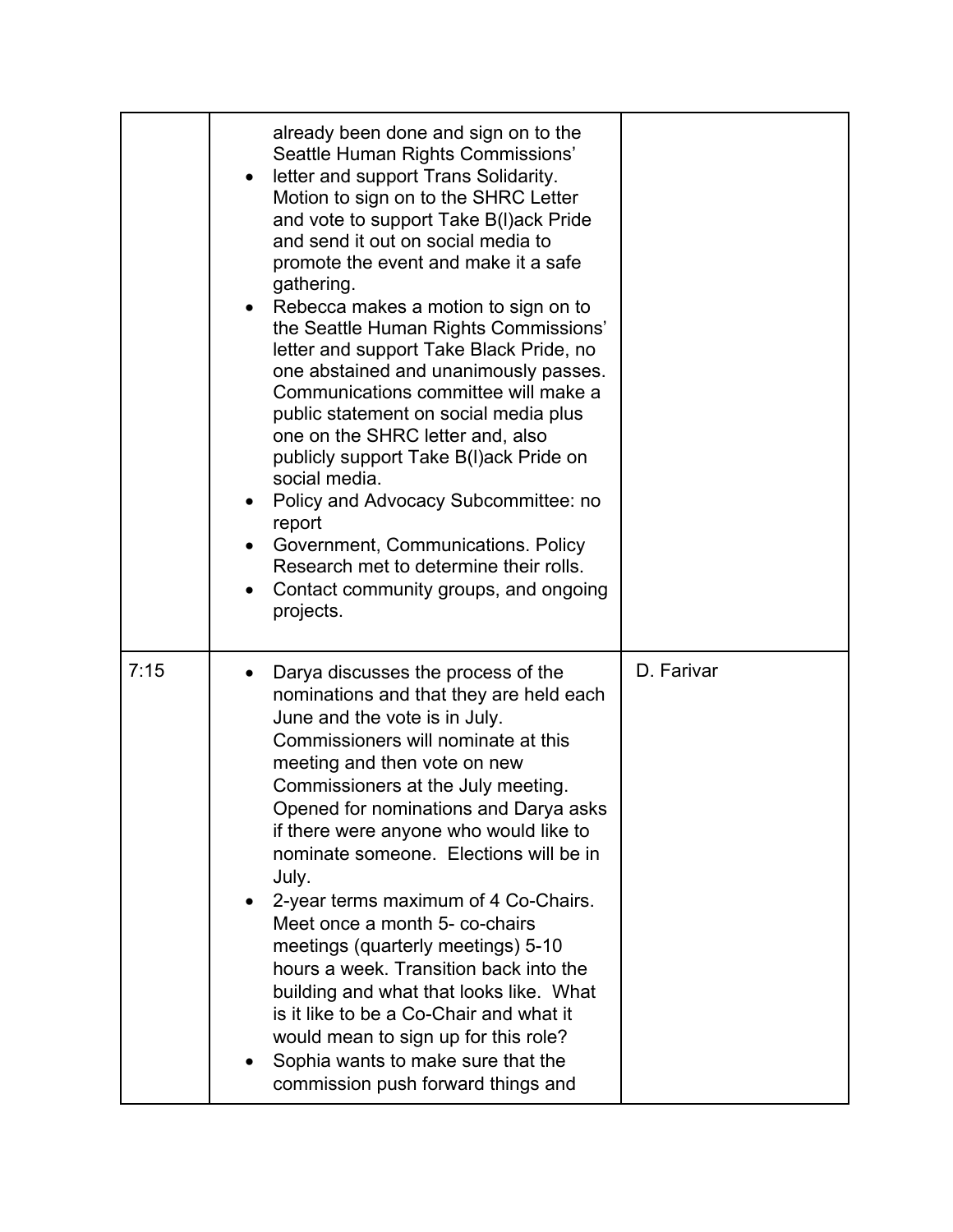| lead initiatives and make sure we push<br>forward things and organizations we are<br>working with. Making sure we are doing<br>what we set out to do.<br>Rebecca – I got to know Sophia, Darya,<br>Tana every well. Making sure that things<br>we express interest in happens. Exciting<br>to bringing things back to the building.<br>Pride as shown is that our voices matter.<br>Use our voice for good as the world<br>opens and we have a part in it.<br>Summary: Opening nominations for next<br>months meeting.<br>Kyla nominates Rebecca and Rebecca<br>accepts the nomination. Sophia accepts<br>the nomination and Tana is also<br>interested and Rebecca nominates<br>Tana. Darya nominates Abriel as Co-<br>Chair, Abriel accepts the nomination as<br>well. Vote will be taken at the next<br>meeting.<br>Darya announces that July's meeting will<br>$\bullet$<br>be her last meeting.<br>Sophia says that "we need to talk about<br>$\bullet$<br>racism that is going on in our city" and<br>how the police address it. What kind of<br>change would they like to see around<br>racism? This should be on their radar in<br>one form or another.<br>A potential question from Kyla about how<br>the candidates reflect intersectionality in<br>their work.<br>A question is asked on what<br>commissioner's think the top 2-3 issues<br>are going on in Seattle.<br>Other potential questions are around<br>childcare for parents who are going back<br>to work will need to re-establish<br>childcare and Abriel adds tribal<br>sovereignty. Rebecca will share at the<br>next meeting after this meeting. |  |
|----------------------------------------------------------------------------------------------------------------------------------------------------------------------------------------------------------------------------------------------------------------------------------------------------------------------------------------------------------------------------------------------------------------------------------------------------------------------------------------------------------------------------------------------------------------------------------------------------------------------------------------------------------------------------------------------------------------------------------------------------------------------------------------------------------------------------------------------------------------------------------------------------------------------------------------------------------------------------------------------------------------------------------------------------------------------------------------------------------------------------------------------------------------------------------------------------------------------------------------------------------------------------------------------------------------------------------------------------------------------------------------------------------------------------------------------------------------------------------------------------------------------------------------------------------------------------------------------------------------------------|--|
| Kyanna asks about if there are themes<br>or issues that come up for folks.                                                                                                                                                                                                                                                                                                                                                                                                                                                                                                                                                                                                                                                                                                                                                                                                                                                                                                                                                                                                                                                                                                                                                                                                                                                                                                                                                                                                                                                                                                                                                 |  |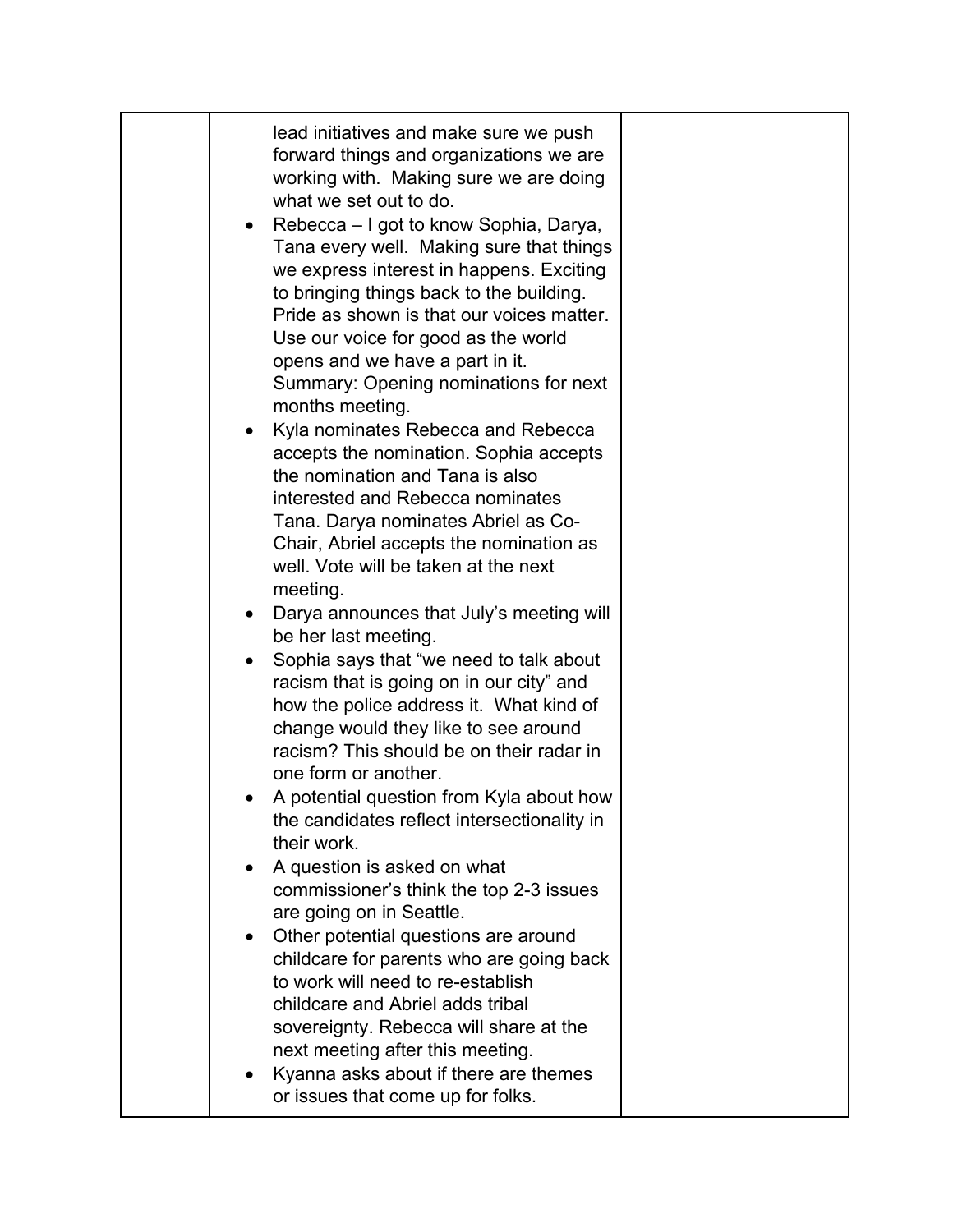|      | What are their thoughts on MMIW?<br>Frame of reference; where is your<br>personal beliefs, leadership and hope<br>you think about the power you hold. Anti-<br>racist principle's and are there triggers?<br>Themes or principles you have within<br>your work.<br>We are addressing current issues and<br>not themes and principles - Sophia.<br>Could not meet and talk to people when<br>Covid-19 hit. All our values line up with<br>our beliefs. Sophia<br>It was discussed that the commission<br>focus on current issues and how equity,<br>community and power dynamics<br>contribute to underlying bias we hold.<br>Our actions do show where our values<br>lie. Kyanna shares that it would be<br>helpful if those were more explicit and<br>discussed.<br>Retreat was discussed regarding activity<br>in community and work norms. Workplan<br>is outdated and we need to think about<br>how we approach our work. |          |
|------|-------------------------------------------------------------------------------------------------------------------------------------------------------------------------------------------------------------------------------------------------------------------------------------------------------------------------------------------------------------------------------------------------------------------------------------------------------------------------------------------------------------------------------------------------------------------------------------------------------------------------------------------------------------------------------------------------------------------------------------------------------------------------------------------------------------------------------------------------------------------------------------------------------------------------------|----------|
| 7:25 | <b>SOCR Report Out</b><br>Appointments/Re-appointments<br>July 20, 2021, 9:00a<br><b>Onboarding Documents</b><br>A lot of hiring is going on to fill vacant<br>positions.<br>In June 2021, the City of Seattle placed<br>the <b>development of a request for</b><br><b>proposal</b> (RFP) for the Participatory<br>Budgeting process into the Seattle<br>Office for Civil Rights (SOCR). SOCR will<br>not be distributing the funds for<br>participatory budgeting but will be<br>developing the RFP that will contract<br>the agency to run the participatory                                                                                                                                                                                                                                                                                                                                                                | M. Idowu |